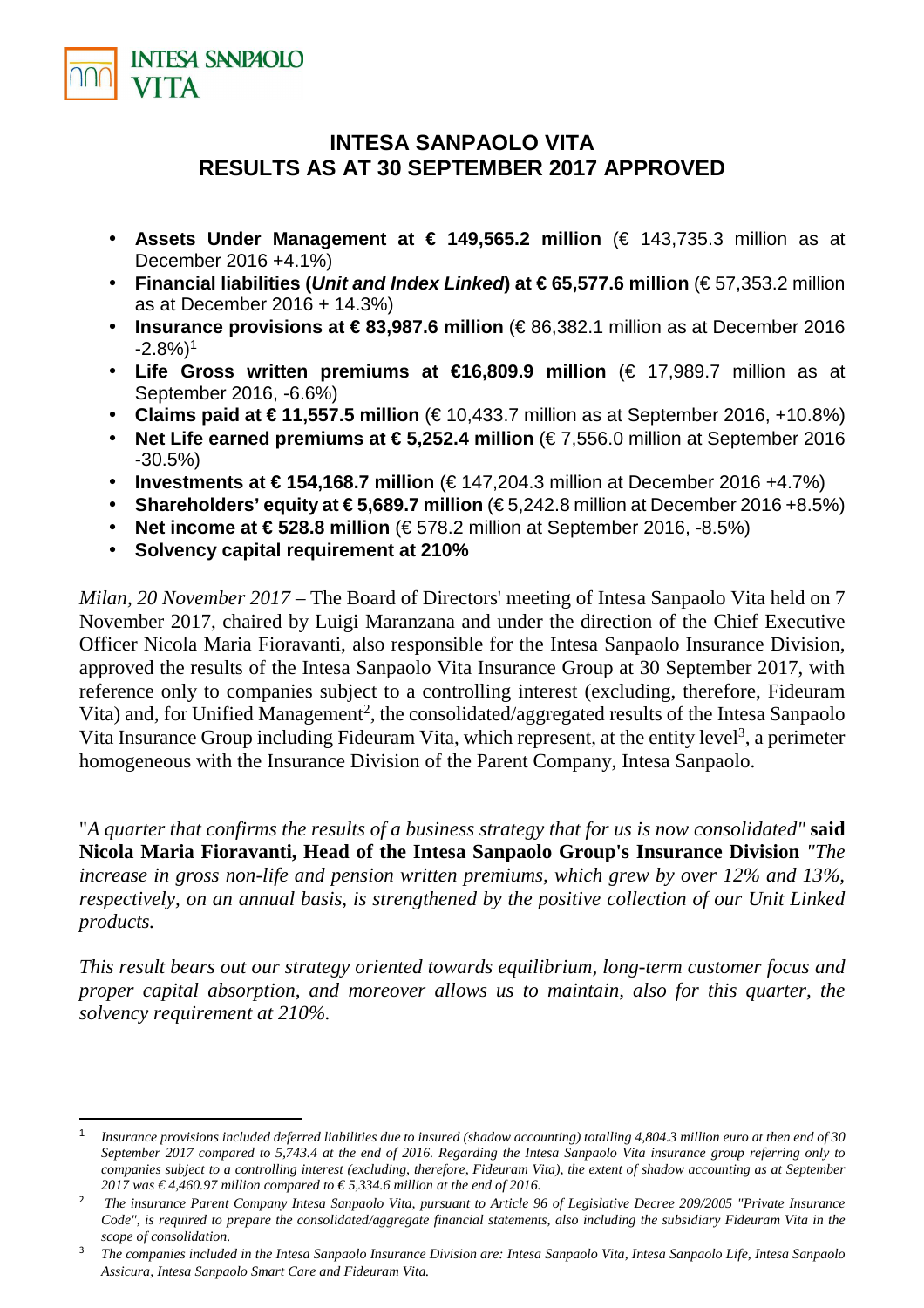

*Assets under management continue to strengthen despite the ongoing market difficulties, with approx. € 150 billion, demonstrating the trust in us on the part of customers and investors.*

*All this reinforces our daily commitment, together with the other Divisions of the Group, to search for solutions that can respond to customer needs, focusing on simple products that are suitable to meet their requirements. And it is with this clear strategic direction that we will continue to work to help strengthen the Group's Wealth Management Company model."*

*Assets under management* grew by 4.1%, increasing **from € 143,735.3 million at December 2016 to € 149,565.2 million at September 2017** (Intesa Sanpaolo Vita insurance Group referring only to companies subject to a controlling interest  $\epsilon$  119,092.2 million at September 2017 compared to  $\in$  114,668.8 million at December 2016 with an increase of 3.9%), in particular:

- +14.3% in **financial liabilities** related to index and unit linked products, increasing **from € 57,353.2 million at December 2016 to € 65,577.6 million at 30 September 2017**. The financial liabilities component, predominantly represented by Unit Linked products, increased, which compared to total assets under management, increased from 39.9% at the end of 2016 to 43.8% at 30 September 2017 (the Intesa Sanpaolo Vita insurance Group referring only to companies subject to a controlling interest increased by 20.0%, from  $\in$  34,532.7 million in 2016 to  $\in$  41,449.3 million at 30 September 2017, with an increase in the incidence of financial liabilities compared to total assets under management from 30.1% at the end of 2016 to 34.8% at September 2017);
- -2.8% in **insurance provisions** decreasing **from € 86,382.1 million at December 2016 to € 83,987.6 million at 30 September 2017** (in the Intesa Sanpaolo Vita Insurance Group referring only to companies subject to a controlling interest, the decrease was - 3.1% from  $\in$  80,136.1 million at the end of 2016 to  $\in$  77,643.0 million at 30 September 2017).

The **net consolidated profit** went from  $\in$  578.2 million at 30 September 2016 to  $\in$  **528.8 million at 30 September 2017**, showing a decrease of 8.5% (the Intesa Sanpaolo Vita insurance group referring only to companies subject to a controlling interest **€ 481.9 million** at September 2017, a decrease of 9.2% compared to  $\in$  530.8 million recorded at September 2016).

As regards the commercial performance, **new life business decreased by -6.5%** from  $\epsilon$ **17,796.3 million at September 2016 to**  $\in$  **16,633.5 million at 30 September 2017** (Intesa Sanpaolo Vita insurance Group referring only to companies subject to a controlling interest  $\epsilon$ 13,318.5 million at September 2017 compared to  $\in$  14978.3 million at September 2016, with a change of -11.1%).

Life gross written premiums came to  $\in$  16,809.9 million compared to  $\in$  17,989.7 million at **30 September 2016**, down -6.6% (Intesa Sanpaolo Vita Insurance Group referring only to the companies subject to a controlling interest  $\epsilon$  13,436.4 million in September 2017 compared to € 15,100.2 million in September 2016, down -11.0%).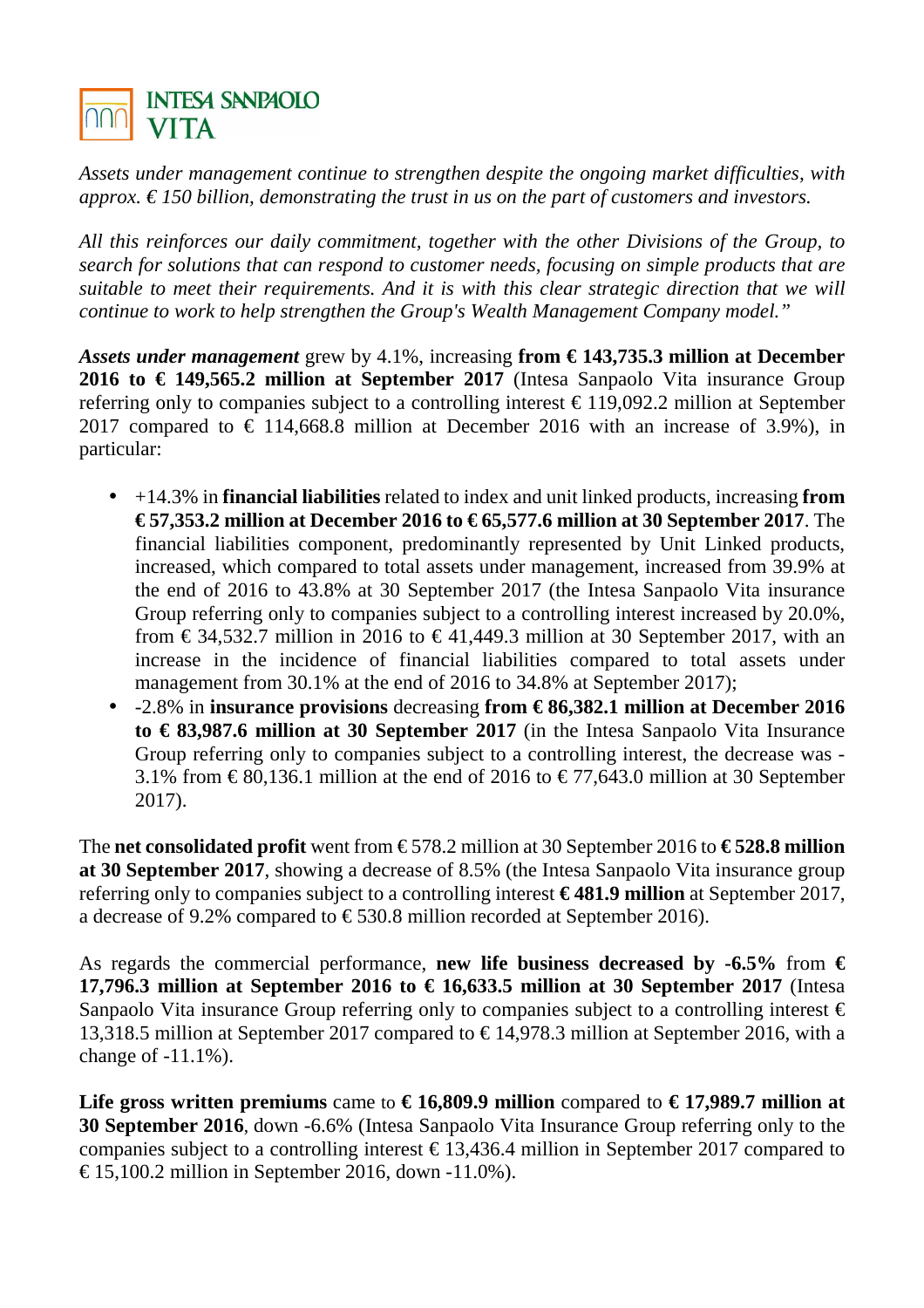

This performance was due to:

- growth in collection of Unit Linked products<sup>4</sup> offered, also in the hybrid multisegment configuration: these products, at 30 September 2017, had a gross collection of  $\epsilon$  11,974.2 million compared to  $\epsilon$  11,397.2 million a 30 September 2016, with an increase of +5.1% (Intesa Sanpaolo Vita insurance Group referring only to companies subject to a controlling interest  $\epsilon$  9,030.2 millionat September 2017 with an increase of 1.6% compared to  $\in$  8,889.2 million at September 2016).
- a **downsizing of the offer of traditional products** which recorded a **decrease** in collection of 29.3%, **equal to**  $\in$  **1,811.5 million**, from  $\in$  6,184.4 million at September 2016 to  $\in$  4,372.9 million at 30 September 2017 (Intesa Sanpaolo Vita Insurance Group referring only to companies subject to a controlling interest  $\epsilon$  4,011.3 million at September 2017, down 31.6% compared to  $\in$  5,861.7 million at September 2016);
- a 13.4% increase in collection in the pension business from  $\epsilon$  408.1 million at 30 September 2016 **to € 462.8 million at 30 September 2017** (Intesa Sanpaolo Vita insurance Group referring only to companies subject to a controlling interest  $\epsilon$  394.9 million at September 2017 compared to  $\epsilon$  349.3 million at September 2016, with an increase of 13.1%).

Net life earned premiums amounting **to € 5,252.4 million** decreased by 30.5% compared to  $\in$ 7,556.0 million at 30 September 2016 (Intesa Sanpaolo Vita insurance Group referring only to companies subject to a controlling interest  $\in$  4,3193 million at September 2017 compared to  $\in$ 6,804.3 million as at September 2016, with a decrease of -36.5%).

**Non-life gross written premiums** came to  $\in$  329.0 million compared to  $\in$  292.4 million at 30 **September 2016**, up 12.5%.

**Shareholders' equity stood at**  $\in$  **5,689.7 million** an increase of  $\in$  446.9 million (+8.5%) compared to the end of the 2016 financial year, which had a shareholders' equity of  $\epsilon$  5,242.8 million (the **Intesa Sanpaolo Vita Insurance Group referring only to the companies subject to a controlling interest € 4.977.6 million** an increase of € 412.2 million, +9.0% compared to  $\epsilon$  4.565.4 million at the end of 2016).

The regulatory Solvency Ratio of the Intesa Sanpaolo Vita Insurance Group including Fideuram Vita was equal to 210% (excluding Fideuram Vita equal to 213%).

The total amount of subordinated debt amounted to  $\in 2,027.1$  million compared to  $\in 1,401.9$ million at the end of 2016 (Intesa Sanpaolo Vita Insurance Group referring only to companies subject to a controlling interest  $\epsilon$  1,941.4 million at September 2017 compared to  $\epsilon$  1,316.2 million at the end of 2016). During the third quarter of the year, the Company received a subordinated loan for a total amount of  $\epsilon$  600 million over a period of 10 years, granted by the

l

 $4$ The The *hybrid multi-segment products only include collection referring to the Unit Linked component.*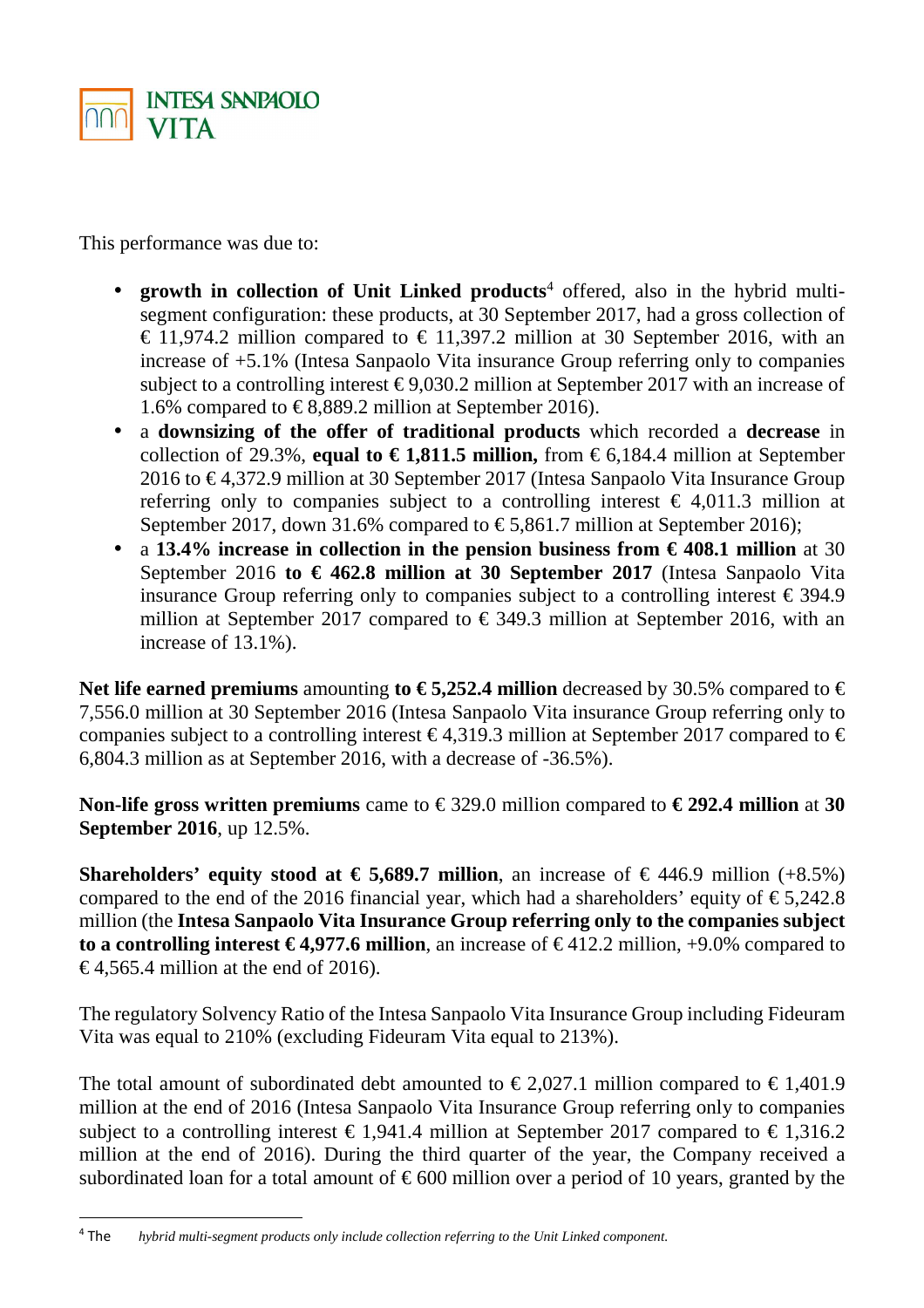

Parent Company Intesa Sanpaolo S.p.A., classified as classified as TIER II for Solvency II capital requirement purposes.

 $\sim\sim\sim$ 

The Ordinary Shareholders' Meeting of Intesa Sanpaolo Vita held on 7 November 2017 resolved to distribute part of other shareholders' equity reserves in the amount of  $\epsilon$  0.39 for each of the 655,157,496 shares comprising share capital. Payment of the dividend as deliberated was made on 14 November 2017.

For information:

**Intesa Sanpaolo Group**  Wealth Management Media Department stampa@intesasanpaolo.com +39 02 87963119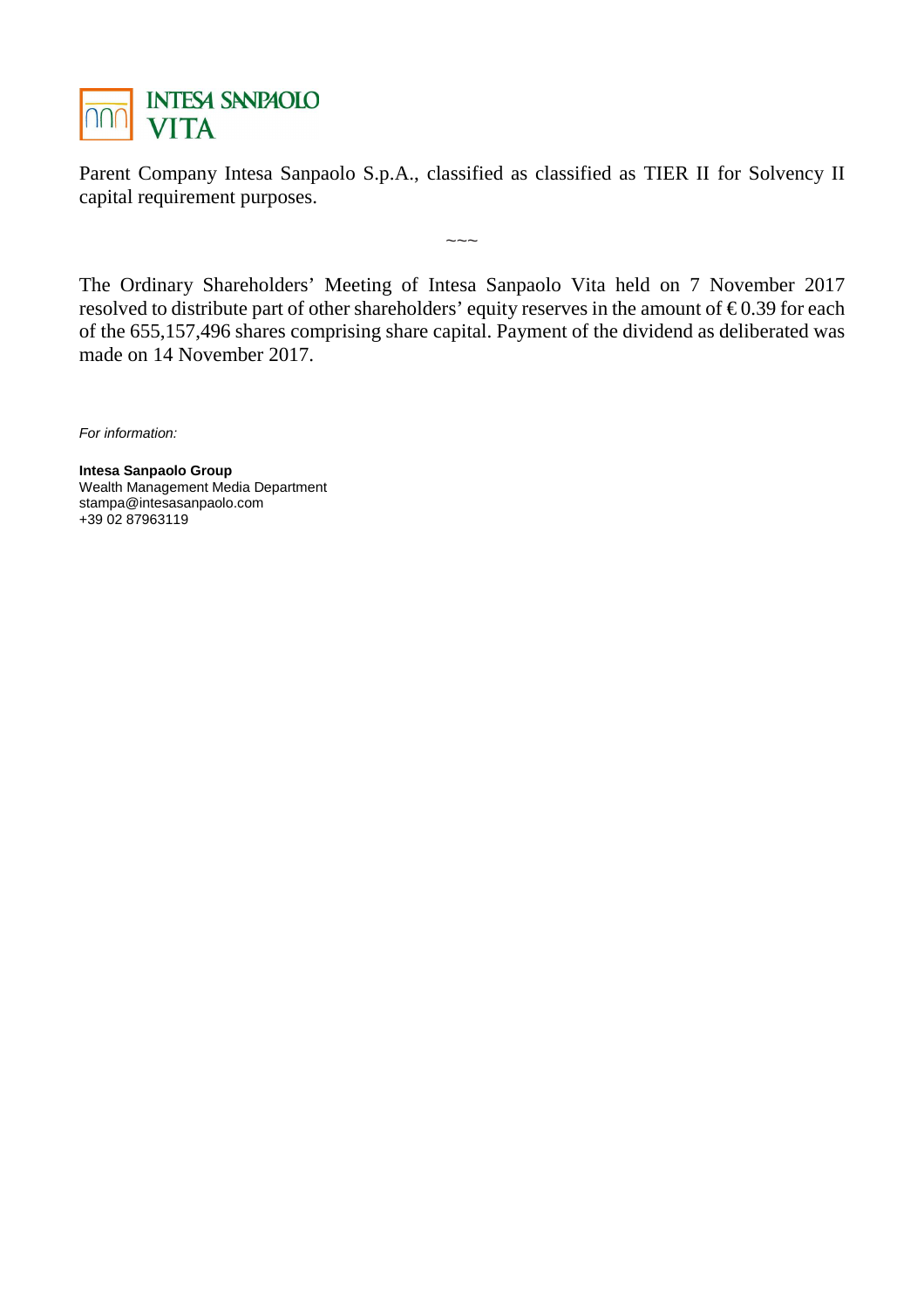

#### **Main consolidated indicators**

(Intesa Sanpaolo Vita Insurance Group which includes Fideuram Vita)

|                                     |             |             |            | millions $\epsilon$ |
|-------------------------------------|-------------|-------------|------------|---------------------|
|                                     |             |             |            |                     |
|                                     | 30-09-2017  | 30-09-2016  | Change     |                     |
| Life Gross written premium:         | 16,809.9    | 17,989.7    | $-1,179.8$ | $-6.6%$             |
| - of which Traditional products     | 4.372.9     | 6.184.4     | $-1,811.5$ | $-29.3%$            |
| - of which Unit Linked products     | 11,974.2    | 11,397.2    | 577.0      | 5.1%                |
| - of which Pensions products        | 462.8       | 408.1       | 54.7       | 13.4%               |
| Premiums of Non-life business       | 329.0       | 292.4       | 36.6       | 12.5%               |
| Life new business                   | 16,633.5    | 17,796.3    | $-1,162.8$ | $-6.5%$             |
| Claims paid:                        | $-11,557.5$ | $-10,433.7$ | $-1,123.8$ | 10.8%               |
| Net inflow                          | 5,252.4     | 7,556.0     | $-2,303.6$ | $-30.5%$            |
|                                     | 30-09-2017  | 31-12-2016  | Change     |                     |
| Investments                         | 154, 168. 7 | 147,204.3   | 6,964.4    | 4.7%                |
| Insurance provisions                | 83,987.6    | 86,382.1    | $-2,394.5$ | $-2.8%$             |
| - Life insurance contracts          | 10,730.9    | 10,689.2    | 41.7       | 0.4%                |
| - Life financial contracts with DPF | 67,793.3    | 69,356.8    | $-1,563.5$ | $-2.3%$             |
| - Shadow accounting provision       | 4,804.3     | 5,743.4     | $-939.0$   | $-16.3%$            |
| - Non-life insurance policies       | 659.1       | 592.7       | 66.4       | 11.2%               |
| <b>Financial liabilities</b>        | 68,015.8    | 59,120.0    | 8,895.8    | 15.0%               |
| - Unit-linked financial policies    | 65,576.8    | 57, 352.4   | 8,224.4    | 14.3%               |
| - Index-linked financial policies   | 0.8         | 0.8         | $-0.1$     | $-6.7%$             |
| - Subordinated liabilities          | 2,027.1     | 1,401.9     | 625.2      | 44.6%               |
| - Other liabilities                 | 411.2       | 364.9       | 46.3       | 12.7%               |
| Shareholders' equity                | 5,689.7     | 5,242.8     | 446.9      | 8.5%                |
|                                     | 30-09-2017  | 30-09-2016  | Change     |                     |
| Profit before taxes                 | 726.6       | 842.6       | $-116.0$   | $-13.8%$            |
| Net Income                          | 528.8       | 578.2       | $-49.4$    | $-8.5%$             |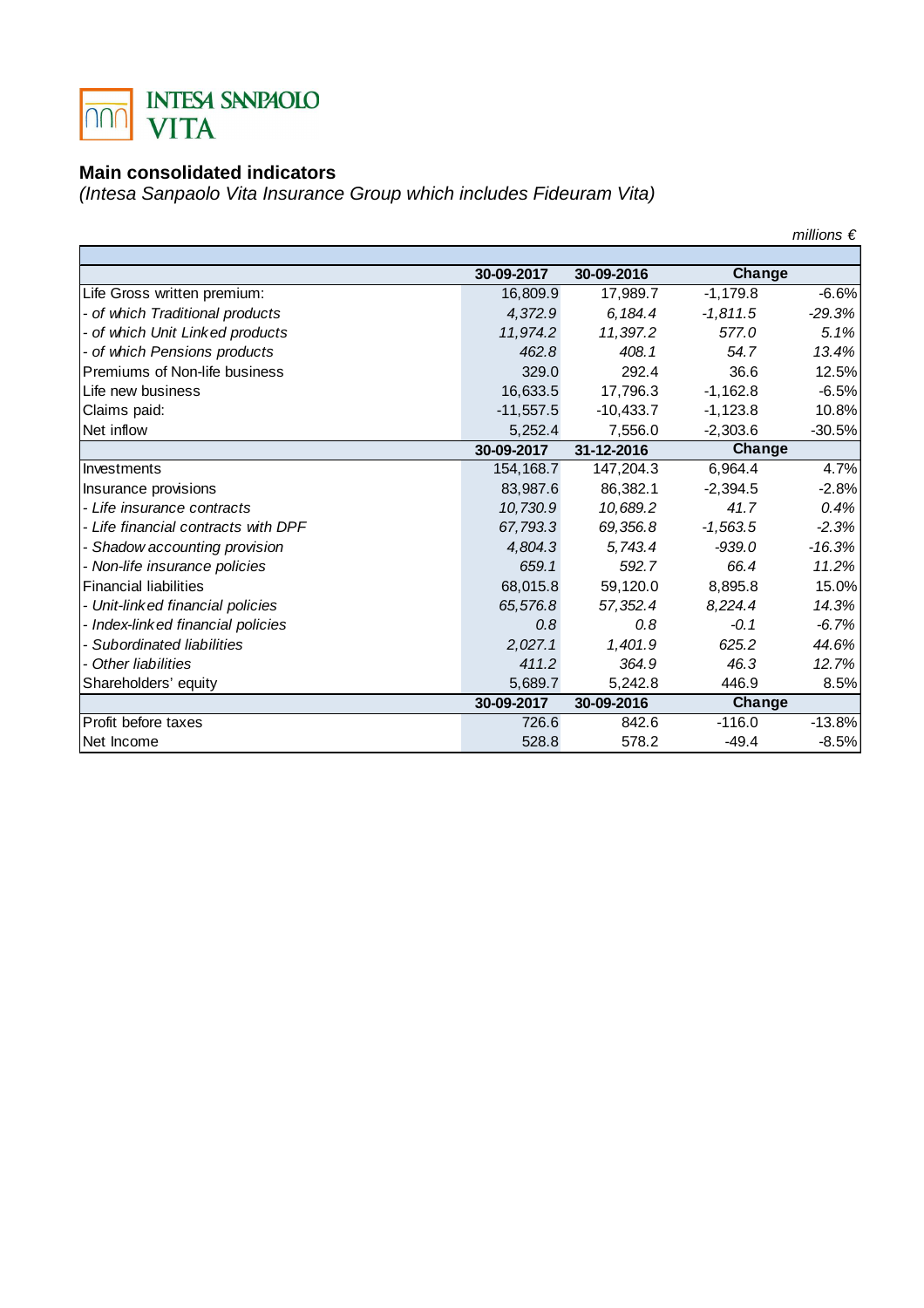

## **Consolidated financial situation**

(Intesa Sanpaolo Vita Insurance Group which includes Fideuram Vita)

|                         | thousands $\epsilon$                                         |               |              |              |          |
|-------------------------|--------------------------------------------------------------|---------------|--------------|--------------|----------|
|                         | <b>INTESA SANPAOLO VITA S.p.A.</b>                           | <b>Total</b>  | <b>Total</b> | Change       |          |
|                         |                                                              | 30-09-2017    | 31-12-2016   |              |          |
| $\overline{\mathbf{1}}$ | <b>INTANGIBLE ASSETS</b>                                     | 640,719       | 638,606      | 2,113        | 0.3%     |
| 1.1                     | Goodwill                                                     | 634,580       | 634,580      |              |          |
| 1.2                     | Other intangible assets                                      | 6,139         | 4,026        | 2,113        | 52.5%    |
| 2                       | <b>TANGIBLE ASSETS</b>                                       | 6,969         | 4,959        | 2,010        | 40.5%    |
| 2.1                     | Lands and buildings (self used)                              |               |              |              |          |
| 2.2                     | Other tangible assets                                        | 6,969         | 4.959        | 2,010        | 40.5%    |
| $\overline{\mathbf{3}}$ | AMOUNT CEDED TO REINSURERS FROM INSURANCE PROVISIONS         | 16,203        | 17,311       | $-1,108$     | $-6.4%$  |
| $\overline{4}$          | <b>INVESTMENTS</b>                                           | 154, 168, 713 | 147,204,279  | 6,964,434    | 4.7%     |
| 4.1                     | Land and buildings (investment properties)                   | 7.734         | 7.790        | $-56$        | $-0.7%$  |
| 4.2                     | Investments in subsidiaries, associates and joint ventures   |               |              |              |          |
| 4.3                     | Investments held to maturity                                 |               |              |              |          |
| 4.4                     | Loans and receivables                                        | 56,497        | 58,838       | $-2,341$     | $-4.0%$  |
| 4.5                     | Financial assets available for sale                          | 81,391,500    | 82,795,367   | $-1,403,867$ | $-1.7%$  |
| 4.6                     | Financial assets at fair value through profit and loss       | 72,712,982    | 64, 342, 284 | 8,370,698    | 13.0%    |
| 5                       | <b>RECEIVABLES</b>                                           | 485,615       | 564,576      | $-78,961$    | $-14.0%$ |
| 5.1                     | Receivables arising from direct insurance operations         | 14,472        | 17,774       | $-3,302$     | $-18.6%$ |
| 5.2                     | Receivables arising from reinsurance operations              | 2,702         | 779          | 1,923        | 246.9%   |
| 5.3                     | Other receivables                                            | 468,441       | 546.023      | $-77,582$    | $-14.2%$ |
| 6                       | <b>OTHER ASSETS</b>                                          | 3,407,836     | 2,891,927    | 515,909      | 17.8%    |
| 6.1                     | Non-current assets held for sale and discontinued operations |               |              |              |          |
| 6.2                     | Deferred acquisition costs                                   |               |              |              |          |
| 6.3                     | Deferred tax assets                                          | 326,775       | 335,345      | $-8,570$     | $-2.6%$  |
| 6.4                     | Current tax assets                                           | 2,478,067     | 2,063,678    | 414,389      | 20.1%    |
| 6.5                     | Other assets                                                 | 602,992       | 492,904      | 110,088      | 22.3%    |
| $\overline{7}$          | <b>CASH AND CASH EQUIVALENTS</b>                             | 1,252,712     | 1,995,807    | $-743,095$   | $-37.2%$ |
|                         | <b>TOTAL ASSETS</b>                                          | 159,978,767   | 153,317,465  | 6,661,302    | 4.3%     |

|                |                                                                              |             |             |              | thousands $\epsilon$ |
|----------------|------------------------------------------------------------------------------|-------------|-------------|--------------|----------------------|
|                |                                                                              | Total       | Total       |              |                      |
|                | <b>INTESA SANPAOLO VITA S.p.A.</b>                                           | 30-09-2017  | 31-12-2016  | Change       |                      |
| 1              | <b>SHAREHOLDERS' EQUITY</b>                                                  | 5,689,671   | 5,242,770   | 446,901      | 8.5%                 |
| 1.1            | attributable to the Group                                                    | 5,689,671   | 5,242,770   | 446,901      | 8.5%                 |
| 1.1.1          | Share capital                                                                | 677.870     | 677,870     |              |                      |
| 1.1.2          | Other equity instruments                                                     |             |             |              |                      |
| 1.1.3          | Capital reserves                                                             | 1,328,097   | 1,328,097   |              |                      |
| 1.1.4          | Revenue reserves and other reserves                                          | 2,716,654   | 2,024,713   | 691,941      | 34.2%                |
| 1.1.5          | (Own shares)                                                                 |             |             |              |                      |
| 1.1.6          | Reserve for currency translation differences                                 |             |             |              |                      |
| 1.1.7          | Reserve for unrealized gains (losses) on available for sale financial assets | 437,743     | 522,041     | $-84,298$    | $-16.1%$             |
| 1.1.8          | Reserve for other unrealized gains (losses) through equity                   | 536         | $-1,065$    | 1,601        | 150.3%               |
| 1.1.9          | Result of the period                                                         | 528,771     | 691,114     | $-162,343$   | $-23.5%$             |
| 1.2            | attributable to minority interests                                           |             |             |              |                      |
| 1.2.1          | Share capital and reserves                                                   |             |             |              |                      |
| 1.2.2          | Reserve for other unrealized gains (losses) through equity                   |             |             |              |                      |
| 1.2.3          | Result of the period                                                         |             |             |              |                      |
| $\overline{2}$ | <b>OTHER PROVISIONS</b>                                                      | 13,242      | 12,975      | 267          | 2.1%                 |
| 3              | <b>INSURANCE PROVISIONS</b>                                                  | 83,987,582  | 86,382,087  | $-2,394,505$ | $-2.8%$              |
| $\overline{4}$ | <b>FINANCIAL LIABILITIES</b>                                                 | 68,015,812  | 59,120,037  | 8,895,775    | 15.0%                |
| 4.1            | Financial liabilities at fair value through profit and loss                  | 65,645,790  | 57,442,771  | 8,203,019    | 14.3%                |
| 4.2            | Other financial liabilities                                                  | 2,370,022   | 1,677,266   | 692.756      | 41.3%                |
| 5              | <b>PAYABLES</b>                                                              | 942,314     | 1,171,071   | $-228,757$   | $-19.5%$             |
| 5.1            | Payables arising from direct insurance operations                            | 192,349     | 240,967     | $-48,618$    | $-20.2%$             |
| 5.2            | Payables arising from reinsurance operations                                 | 2,479       | 1,710       | 769          | 45.0%                |
| 5.3            | Other payables                                                               | 747,486     | 928,394     | $-180,908$   | $-19.5%$             |
| 6              | <b>OTHER LIABILITIES</b>                                                     | 1,330,146   | 1,388,525   | $-58,379$    | $-4.2%$              |
| 6.1            | Non-current liabilities held for sale and discontinued operations            |             |             |              |                      |
| 6.2            | Deferred tax liabilities                                                     | 622,354     | 647,551     | $-25,197$    | $-3.9%$              |
| 6.3            | Current tax liabilities                                                      | 480,213     | 534,103     | $-53,890$    | $-10.1%$             |
| 6.4            | Other liabilities                                                            | 227,579     | 206,871     | 20,708       | 10.0%                |
|                | <b>TOTAL SHAREHOLDERS' EQUITY AND LIABILITIES</b>                            | 159,978,767 | 153,317,465 | 6,661,302    | 4.3%                 |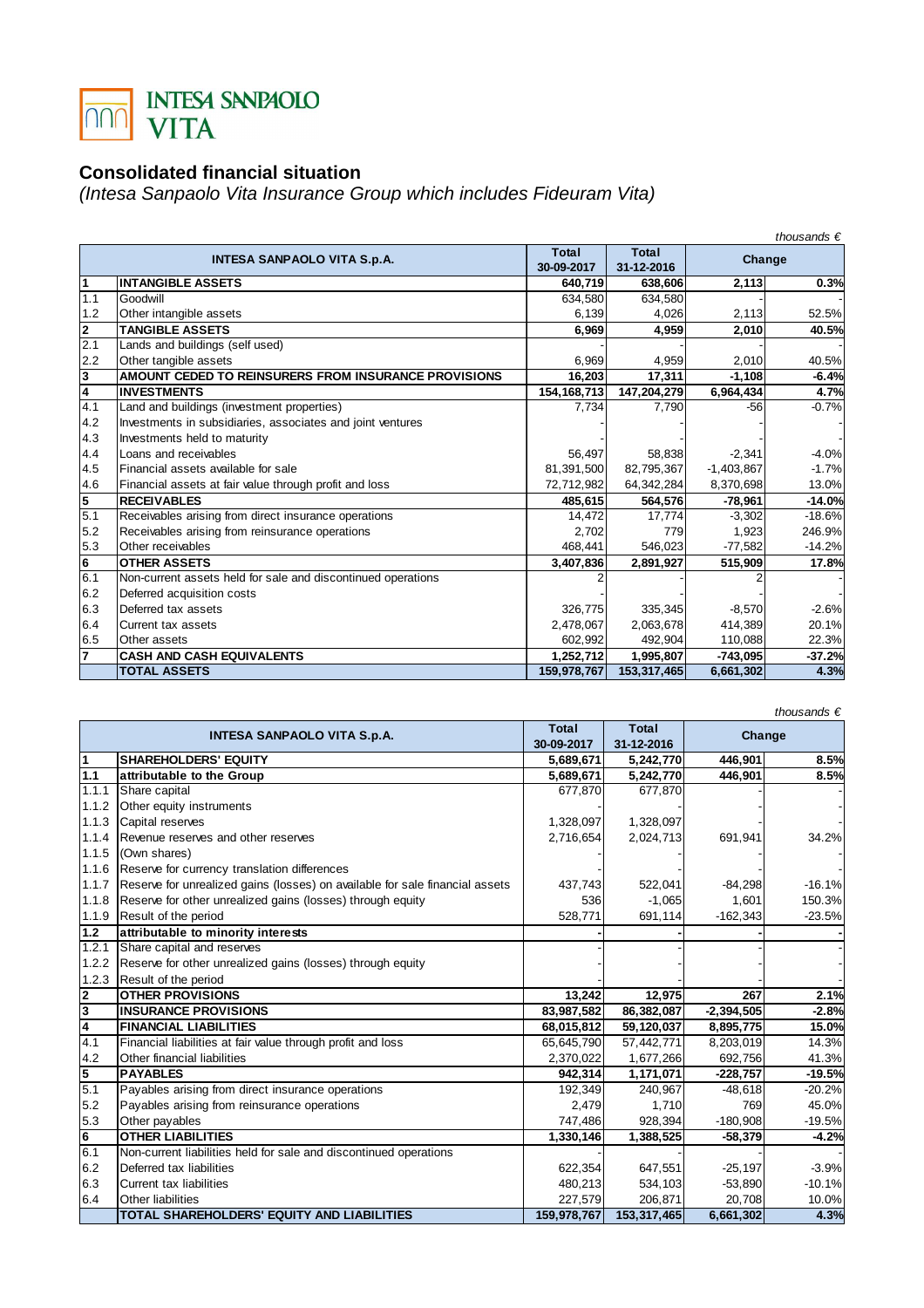

## **Consolidated income statement**

(Intesa Sanpaolo Vita Insurance Group which includes Fideuram Vita)

| thousands $\epsilon$ |                                                                               |              |              |              |          |
|----------------------|-------------------------------------------------------------------------------|--------------|--------------|--------------|----------|
|                      |                                                                               | <b>Total</b> | <b>Total</b> | Change       |          |
|                      | <b>INTESA SANPAOLO VITA S.p.A.</b>                                            | 30-09-2017   | 30-09-2016   |              |          |
| 1.1                  | Net earned premiums                                                           | 5,052,136    | 6,787,117    | $-1,734,981$ | $-25.6%$ |
| 1.1.1                | Gross earned premiums                                                         | 5,060,524    | 6,794,415    | $-1.733.891$ | $-25.5%$ |
| 1.1.2                | Earned premiums ceded                                                         | $-8,388$     | $-7,298$     | $-1,090$     | 14.9%    |
| $\overline{1.2}$     | Commission income                                                             | 940,619      | 746,918      | 193,701      | 25.9%    |
| 1.3                  | Gains (losses) on financial instruments at fair value through profit and loss | 93,819       | 895          | 92,924       | 10382.6% |
| 1.4                  | Income from investments in subsidiaries, associates and joint ventures        |              |              |              |          |
| 1.5                  | Income from other financial instruments and lands and buildings               | 1,918,663    | 2,125,865    | $-207,202$   | $-9.7%$  |
| 1.5.1                | Interest income                                                               | 1,472,114    | 1,478,479    | $-6,365$     | $-0.4%$  |
| 1.5.2                | Other income                                                                  | 146,848      | 152,955      | $-6, 107$    | $-4.0%$  |
| 1.5.3                | Gains on disposal                                                             | 299.701      | 494,327      | $-194,626$   | $-39.4%$ |
| 1.5.4                | Unrealized gains                                                              |              | 104          |              |          |
| 1.6                  | Other income                                                                  | 125.807      | 205.489      | $-79.682$    | $-38.8%$ |
| $\mathbf{1}$         | <b>TOTAL INCOME</b>                                                           | 8,131,044    | 9,866,284    | $-1,735,240$ | $-17.6%$ |
| 2.1                  | Net insurance benefits and claims                                             | $-5,688,562$ | $-7,556,489$ | 1,867,927    | $-24.7%$ |
| 2.1.1                | Claims paid and change in insurance provisions                                | $-5,692,307$ | $-7,557,700$ | 1,865,393    | $-24.7%$ |
| 2.1.2                | Reinsurers' share                                                             | 3,745        | 1,211        | 2,534        | 209.2%   |
| 2.2                  | Fee and commission expense                                                    | $-705,468$   | $-543,724$   | $-161,744$   | 29.7%    |
| 2.3                  | Expenses from investments in subsidiaries, associates and joint ventures      |              |              |              | n.s.     |
| 2.4                  | Expenses from other financial instruments and lands and buildings             | $-130,575$   | $-152,889$   | 22,314       | $-14.6%$ |
| 2.4.1                | Interest expense                                                              | $-60,887$    | $-57,055$    | $-3,832$     | 6.7%     |
| 2.4.2                | Other expenses                                                                | $-90$        | $-89$        | -1           | 1.1%     |
| 2.4.3                | Losses on disposal                                                            | $-62,403$    | $-37,360$    | $-25,043$    | 67.0%    |
| 2.4.4                | <b>Unrealized losses</b>                                                      | $-7,195$     | $-58,385$    | 51,190       | n.s.     |
| 2.5                  | Operating expenses                                                            | $-349,106$   | $-345,235$   | $-3,871$     | 1.1%     |
| 2.5.1                | Commissions and other acquisition costs                                       | $-227,235$   | $-246,762$   | 19,527       | $-7.9%$  |
| 2.5.2                | Investment management expenses                                                | $-42,754$    | $-45.474$    | 2,720        | $-6.0%$  |
| 2.5.3                | Other administrative expenses                                                 | $-79, 117$   | $-52,999$    | $-26, 118$   | 49.3%    |
| 2.6                  | Other expenses                                                                | $-530.756$   | $-425,378$   | $-105,378$   | 24.8%    |
| $\overline{2}$       | <b>TOTAL EXPENSES</b>                                                         | $-7,404,467$ | $-9,023,715$ | 1,619,248    | $-17.9%$ |
|                      | PROFIT (LOSS) BEFORE TAXES FOR THE PERIOD                                     | 726,577      | 842,569      | $-115,992$   | $-13.8%$ |
| 3                    | Income taxes                                                                  | $-197,806$   | $-264, 413$  | 66,607       | $-25.2%$ |
|                      | PROFIT (LOSS) AFTER TAX FOR THE PERIOD                                        | 528,771      | 578,156      | $-49,385$    | $-8.5%$  |
| $\overline{4}$       | PROFIT (LOSS) FROM DISCONTINUED OPERATIONS                                    |              |              |              |          |
|                      | <b>CONSOLIDATED PROFIT (LOSS) FOR THE PERIOD</b>                              | 528,771      | 578,156      | $-49,385$    | $-8.5%$  |
|                      | of which attributable to the Group                                            | 528,771      | 578,156      | $-49,385$    | $-8.5%$  |
|                      | of which attributable to minority interests                                   |              |              |              |          |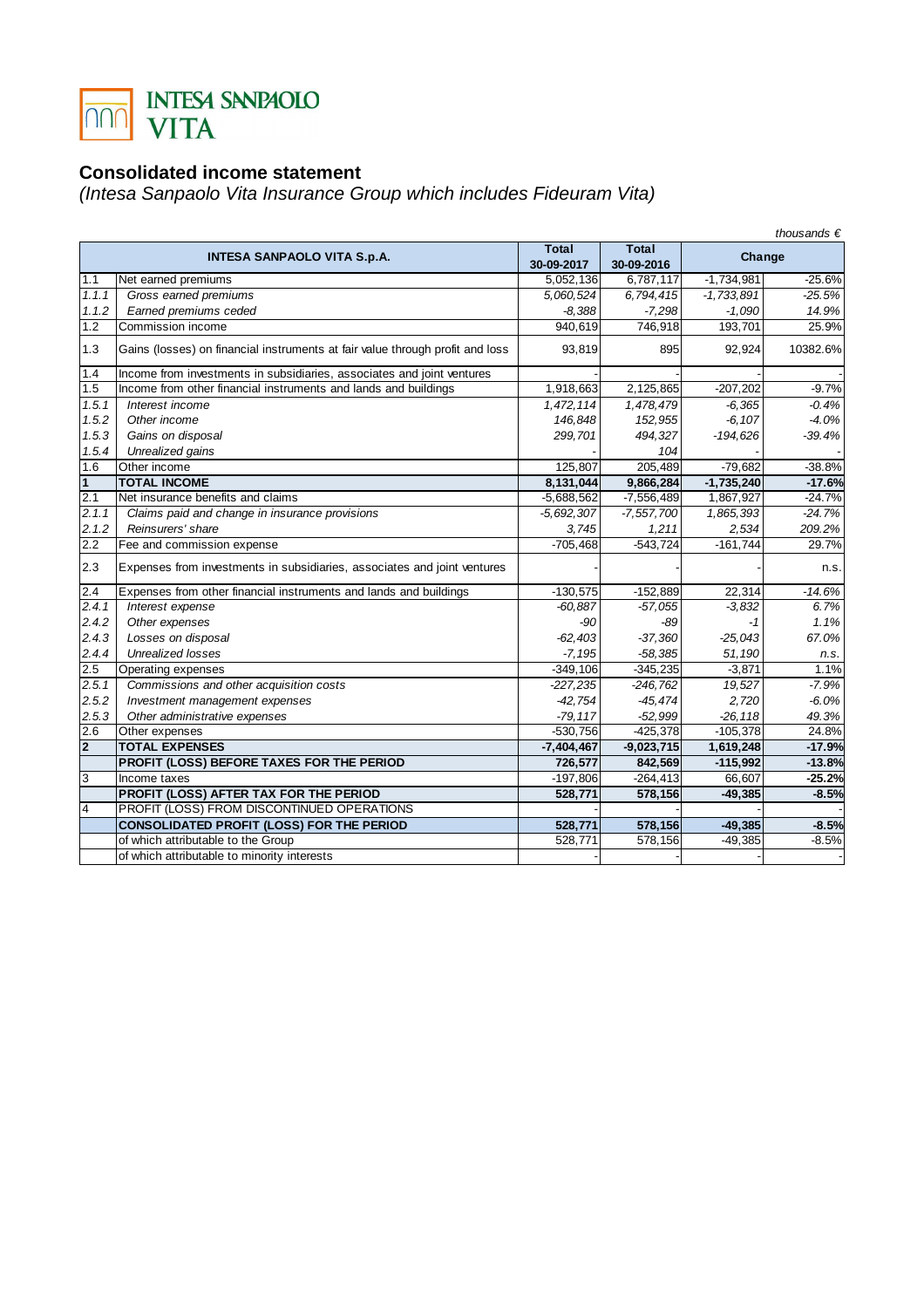

#### **Main consolidated indicators**

(Intesa Sanpaolo Vita Insurance Group referring only to companies subject to a controlling interest)

|                                     |            |            |            | millions $\epsilon$ |
|-------------------------------------|------------|------------|------------|---------------------|
|                                     |            |            |            |                     |
|                                     | 30-09-2017 | 30-09-2016 | Change     |                     |
| Life Gross written premium:         | 13,436.4   | 15,100.2   | $-1,663.8$ | $-11.0%$            |
| - of which Traditional products     | 4,011.3    | 5,861.7    | $-1,850.4$ | $-31.6%$            |
| - of which Unit Linked products     | 9,030.2    | 8,889.2    | 141.0      | 1.6%                |
| - of which Pensions products        | 394.9      | 349.3      | 45.6       | 13.1%               |
| Premiums of Non-life business       | 329.0      | 292.4      | 36.6       | 12.5%               |
| Life new business                   | 13,318.5   | 14,978.3   | $-1,659.8$ | $-11.1%$            |
| Claims paid:                        | $-9,117.1$ | $-8,295.9$ | $-821.2$   | 9.9%                |
| Net inflow                          | 4,319.3    | 6.804.3    | $-2,485.0$ | $-36.5%$            |
|                                     | 30-09-2017 | 31-12-2016 | Change     |                     |
| Investments                         | 123,423.3  | 117,892.2  | 5,531.1    | 4.7%                |
| Insurance provisions                | 77,643.0   | 80,136.1   | $-2,493.1$ | $-3.1%$             |
| - Life insurance contracts          | 7,617.8    | 7.497.1    | 120.7      | 1.6%                |
| - Life financial contracts with DPF | 64,905.1   | 66,711.7   | $-1,806.6$ | $-2.7%$             |
| - Shadow accounting provision       | 4,461.0    | 5,334.6    | $-873.6$   | $-16.4%$            |
| - Non-life insurance policies       | 659.1      | 592.7      | 66.4       | 11.2%               |
| <b>Financial liabilities</b>        | 43,801.8   | 36,212.3   | 7.589.5    | 21.0%               |
| - Unit-linked financial policies    | 41,448.5   | 34,531.9   | 6,916.6    | 20.0%               |
| - Index-link ed financial policies  | 0.8        | 0.8        | $-0.0$     | $-6.0%$             |
| - Subordinated liabilities          | 1,941.4    | 1,316.2    | 625.2      | 47.5%               |
| - Other liabilities                 | 411.1      | 363.4      | 47.7       | 13.1%               |
| Shareholders' equity                | 4,977.6    | 4,565.4    | 412.2      | 9.0%                |
|                                     | 30-09-2017 | 30-09-2016 | Change     |                     |
| Profit before taxes                 | 661.7      | 773.6      | $-111.9$   | $-14.5%$            |
| Net Income                          | 481.9      | 530.8      | $-48.9$    | $-9.2%$             |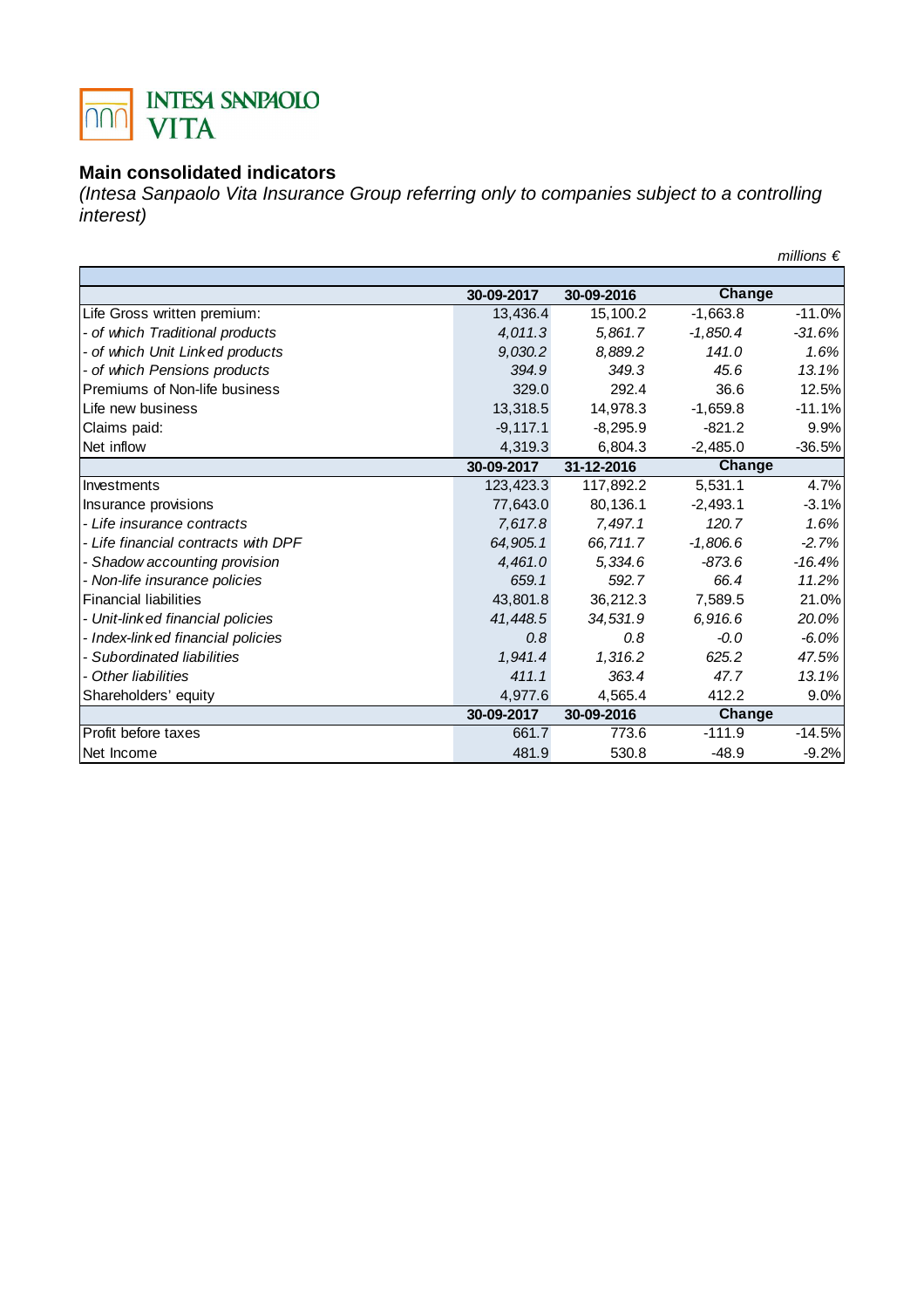

## **Consolidated financial situation**

(Intesa Sanpaolo Vita Insurance Group referring only to companies subject to a controlling interest)

|                         | thousands $\epsilon$                                         |               |              |              |          |
|-------------------------|--------------------------------------------------------------|---------------|--------------|--------------|----------|
|                         | <b>INTESA SANPAOLO VITA S.p.A.</b>                           | <b>Total</b>  | <b>Total</b> | Change       |          |
|                         |                                                              | 30-09-2017    | 31-12-2016   |              |          |
| 1                       | <b>INTANGIBLE ASSETS</b>                                     | 637,555       | 635,544      | 2,011        | 0.3%     |
| 1.1                     | Goodwill                                                     | 634,580       | 634,580      |              |          |
| 1.2                     | Other intangible assets                                      | 2,975         | 964          | 2,011        | 208.6%   |
| $\overline{2}$          | <b>TANGIBLE ASSETS</b>                                       | 6,937         | 4,915        | 2,022        | 41.1%    |
| 2.1                     | Lands and buildings (self used)                              |               |              |              |          |
| 2.2                     | Other tangible assets                                        | 6,937         | 4,915        | 2,022        | 41.1%    |
| 3                       | AMOUNT CEDED TO REINSURERS FROM INSURANCE PROVISIONS         | 16,153        | 17,311       | $-1,158$     | $-6.7%$  |
| $\overline{\mathbf{4}}$ | <b>INVESTMENTS</b>                                           | 123,423,304   | 117,892,199  | 5,531,105    | 4.7%     |
| 4.1                     | Land and buildings (investment properties)                   |               |              |              |          |
| 4.2                     | Investments in subsidiaries, associates and joint ventures   |               |              |              |          |
| 4.3                     | Investments held to maturity                                 |               |              |              |          |
| 4.4                     | Loans and receivables                                        | 15,064        | 16,315       | $-1,251$     | $-7.7%$  |
| 4.5                     | Financial assets available for sale                          | 76,534,008    | 78,056,921   | $-1,522,913$ | $-2.0%$  |
| 4.6                     | Financial assets at fair value through profit and loss       | 46,874,232    | 39,818,963   | 7,055,269    | 17.7%    |
| $\overline{5}$          | <b>RECEIVABLES</b>                                           | 290,779       | 403,616      | $-112,837$   | $-28.0%$ |
| 5.1                     | Receivables arising from direct insurance operations         | 13,743        | 15,623       | $-1,880$     | $-12.0%$ |
| 5.2                     | Receivables arising from reinsurance operations              | 2,652         | 649          | 2,003        | n.s.     |
| 5.3                     | Other receivables                                            | 274,384       | 387,344      | $-112,960$   | $-29.2%$ |
| 6                       | <b>OTHER ASSETS</b>                                          | 2,757,599     | 2,299,860    | 457,739      | 19.9%    |
| 6.1                     | Non-current assets held for sale and discontinued operations |               |              |              |          |
| 6.2                     | Deferred acquisition costs                                   |               |              |              |          |
| 6.3                     | Deferred tax assets                                          | 207,715       | 195,287      | 12,428       | 6.4%     |
| 6.4                     | Current tax assets                                           | 2,037,072     | 1,697,988    | 339,084      | 20.0%    |
| 6.5                     | Other assets                                                 | 512.810       | 406,585      | 106,225      | 26.1%    |
| $\overline{7}$          | <b>CASH AND CASH EQUIVALENTS</b>                             | 1,020,428     | 1,495,047    | $-474,619$   | $-31.7%$ |
|                         | <b>TOTAL ASSETS</b>                                          | 128, 152, 755 | 122,748,492  | 5,404,263    | 4.4%     |
|                         | thousands $\epsilon$                                         |               |              |              |          |

|                | <b>INTESA SANPAOLO VITA S.p.A.</b>                                           | Total         | Total       | Change       |          |
|----------------|------------------------------------------------------------------------------|---------------|-------------|--------------|----------|
|                |                                                                              | 30-09-2017    | 31-12-2016  |              |          |
| $\overline{1}$ | <b>SHAREHOLDERS' EQUITY</b>                                                  | 4,977,625     | 4,565,412   | 412,213      | 9.0%     |
| 1.1            | attributable to the Group                                                    | 4,977,625     | 4,565,412   | 412,213      | 9.0%     |
| 1.1.1          | Share capital                                                                | 320,423       | 320,423     |              |          |
| 1.1.2          | Other equity instruments                                                     |               |             |              |          |
| 1.1.3          | Capital reserves                                                             | 1,328,097     | 1,328,097   |              |          |
| 1.1.4          | Revenue reserves and other reserves                                          | 2,437,947     | 1,798,568   | 639,379      | 35.5%    |
| 1.1.5          | (Own shares)                                                                 |               |             |              |          |
| 1.1.6          | Reserve for currency translation differences                                 |               |             |              |          |
| 1.1.7          | Reserve for unrealized gains (losses) on available for sale financial assets | 408,056       | 480,023     | $-71,967$    | $-15.0%$ |
| 1.1.8          | Reserve for other unrealized gains (losses) through equity                   | 1.174         | $-409$      | 1,583        | 387.0%   |
| 1.1.9          | Result of the period                                                         | 481,928       | 638,710     | $-156,782$   | $-24.5%$ |
| 1.2            | attributable to minority interests                                           |               |             |              |          |
| 1.2.1          | Share capital and reserves                                                   |               |             |              |          |
| 1.2.2          | Reserve for other unrealized gains (losses) through equity                   |               |             |              |          |
| 1.2.3          | Result of the period                                                         |               |             |              |          |
| $\frac{2}{3}$  | <b>OTHER PROVISIONS</b>                                                      | 12,126        | 11,992      | 134          | 1.1%     |
|                | <b>INSURANCE PROVISIONS</b>                                                  | 77,642,982    | 80,136,128  | $-2,493,146$ | $-3.1%$  |
| 4              | <b>FINANCIAL LIABILITIES</b>                                                 | 43,801,825    | 36,212,320  | 7,589,505    | 21.0%    |
| 4.1            | Financial liabilities at fair value through profit and loss                  | 41,517,484    | 34,620,738  | 6,896,746    | 19.9%    |
| 4.2            | Other financial liabilities                                                  | 2,284,341     | 1,591,582   | 692,759      | 43.5%    |
| 5              | <b>PAYABLES</b>                                                              | 670,945       | 754,294     | $-83,349$    | $-11.0%$ |
| 5.1            | Payables arising from direct insurance operations                            | 83,243        | 138,709     | $-55,466$    | $-40.0%$ |
| 5.2            | Payables arising from reinsurance operations                                 | 2,479         | 1,710       | 769          | 45.0%    |
| 5.3            | Other payables                                                               | 585,223       | 613,875     | $-28,652$    | $-4.7%$  |
| $6\phantom{a}$ | <b>OTHER LIABILITIES</b>                                                     | 1,047,252     | 1,068,346   | $-21,094$    | $-2.0%$  |
| 6.1            | Non-current liabilities held for sale and discontinued operations            |               |             |              |          |
| 6.2            | Deferred tax liabilities                                                     | 497,252       | 494.084     | 3,168        | 0.6%     |
| 6.3            | Current tax liabilities                                                      | 356,957       | 416,895     | $-59,938$    | $-14.4%$ |
| 6.4            | Other liabilities                                                            | 193,043       | 157,367     | 35,676       | 22.7%    |
|                | TOTAL SHAREHOLDERS' EQUITY AND LIABILITIES                                   | 128, 152, 755 | 122,748,492 | 5,404,263    | 4.4%     |